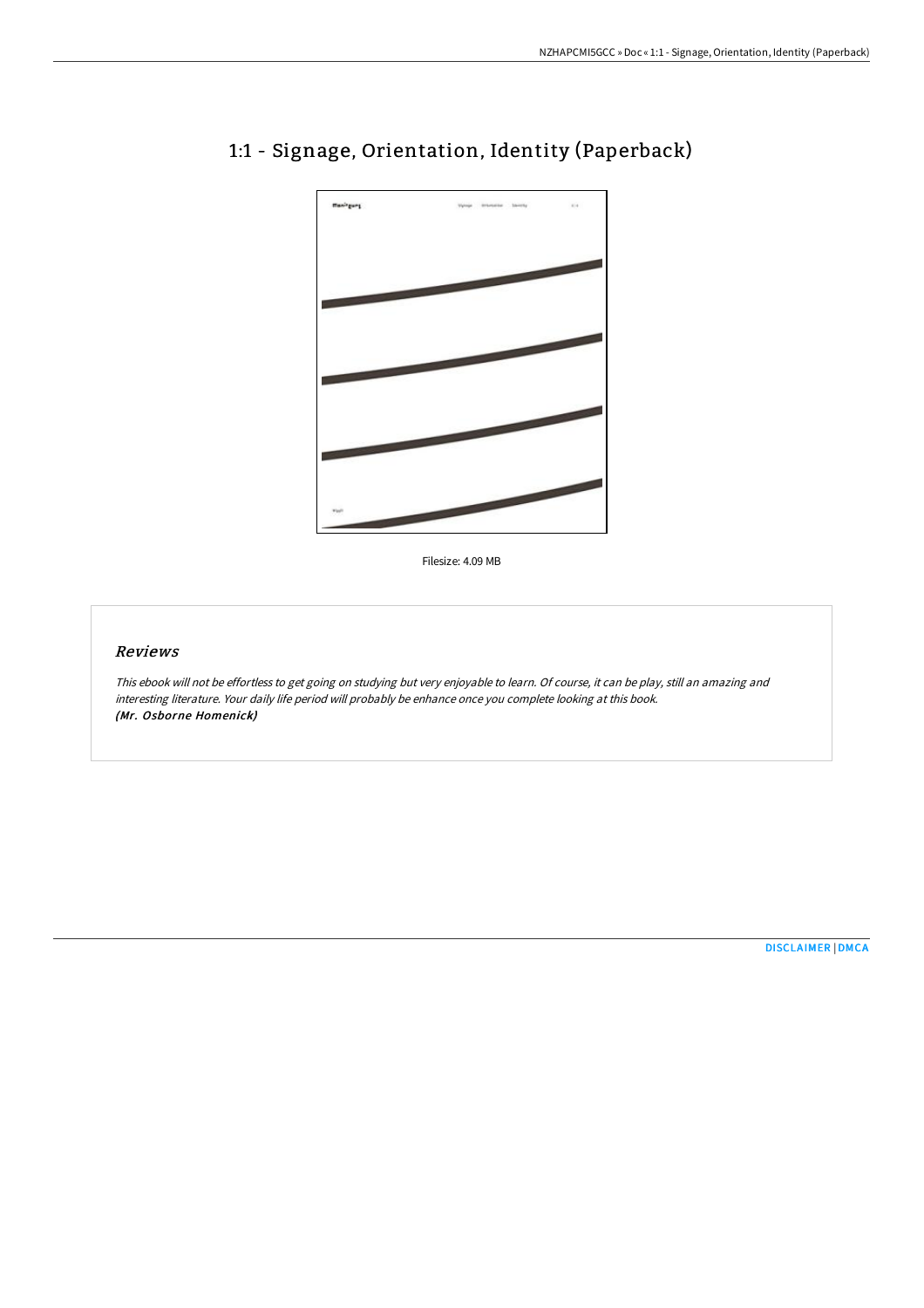## 1:1 - SIGNAGE, ORIENTATION, IDENTITY (PAPERBACK)



Niggli Verlag, Switzerland, 2014. Paperback. Condition: New. Language: English . Brand New Book. How will you find your bearings in the new Berlin airport? You have the graphic designers of Moniteurs to thank for those hanging placards and cheerful infographics. The firm specializes in the design of signage and wayfinding systems for corporations. This new book the first to comprehensively feature Moniteurs work covers ten years of projects, documenting the culture and working methods of the office. Moniteurs is the recipient of many honors, including the Iconic Design Award 2013 for its Potsdamer Platz orientation system. The graphics are reproduced in book form on a 1:1 scale, appearing as colorful fragments hinting at their larger purpose. Each project is presented in a concise text accompanied by many color photographs and infographics, while an interview with the firm s founders Heike Nehl, Sibylle Schlaich and Isolde Frey lends insight into their approach. 1 : 1 Signage, Orientation, Identity is a special book. It not only describes a range of design projects over the last ten years design company Moniteurs, but the projects are graphically illustrated; in this way the book gets to the heart of Moniteurs 1:1 communication systems. The concepts of individual projects are presented in short, concise texts with many photographs and infographics, while an interview with the three owners of the company, Heike Nehl, Sibylle Schlaich and Isolde Frey, gives an insight into their approach. Moniteurs has existed since 1994. In addition to the design of signs and orientation systems, the focal points of the company include information design and corporate design. This range is reflected in the diversity, depth and precision of the projects. Many of them have received awards, including the Red Dot Award for the design of the orientation system for the Aufbau Haus and...

Ð Read 1:1 - Signage, [Orientation,](http://techno-pub.tech/1-1-signage-orientation-identity-paperback.html) Identity (Paperback) Online  $\textcolor{red}{\Box}$ Download PDF 1:1 - Signage, [Orientation,](http://techno-pub.tech/1-1-signage-orientation-identity-paperback.html) Identity (Paperback)